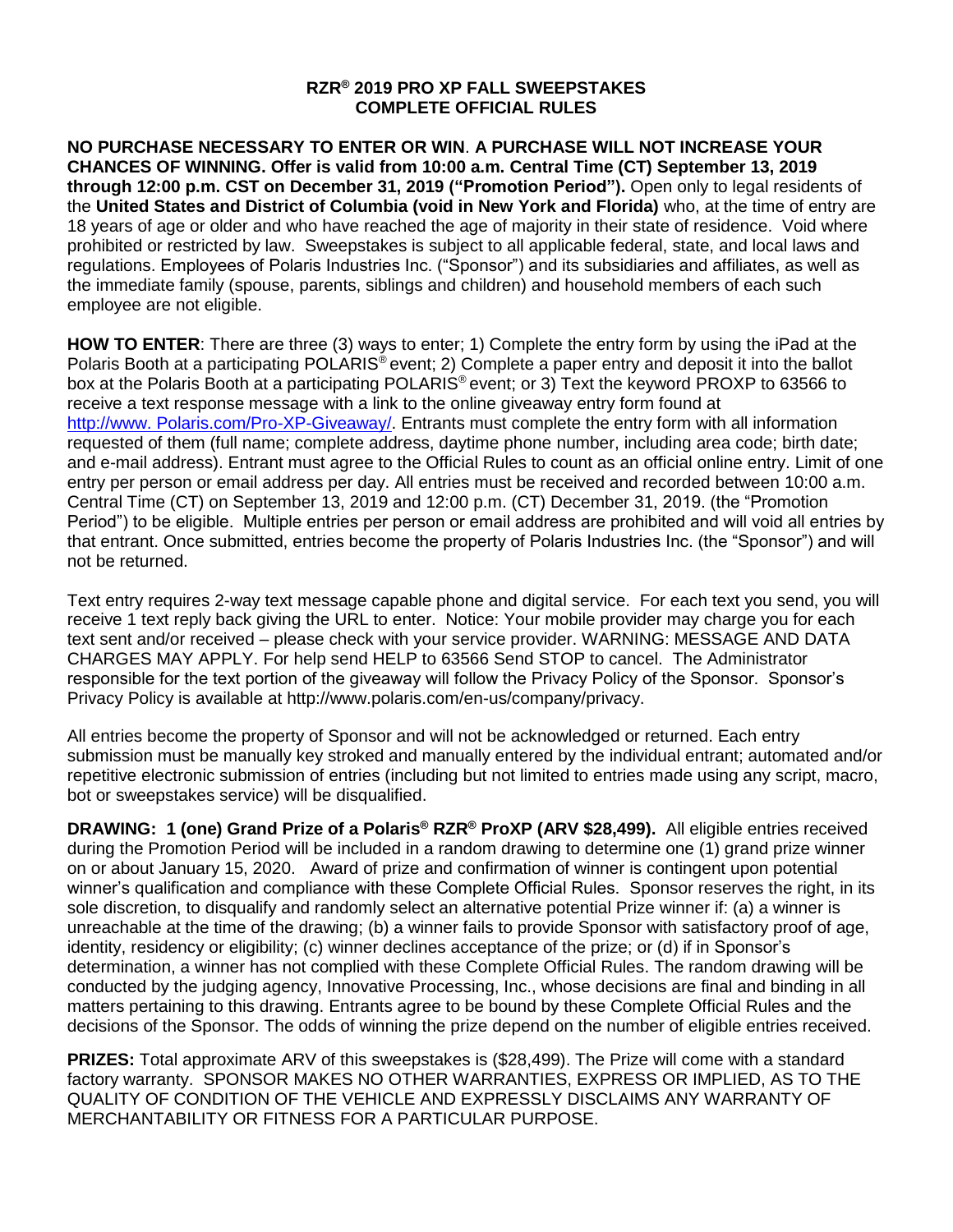**PRIZE INFORMATION:** All taxes on prizes and other expenses related to accepting and/or using a prize are the sole responsibility of the winner. Winner will be required to complete an IRS Form W9. Please allow up to 10-12 weeks for delivery of a Grand Prize. Potential Grand Prize winner will be notified by email and/or phone. They will have up to 72 hours to return the notification with their interest in receiving the affidavit. Potential Grand Prize Winner will be required to execute and return an Affidavit of Eligibility, Publicity Release and Liability Waiver (except where prohibited) within five (5) days after the date notice or attempted notice is sent. Failure to return timely any documents requested, prize notification returned as undeliverable, or non-compliance with these Official Rules will result in a potential Grand Prize Winner being disqualified and an alternate being selected. Upon disqualification, no compensation will be given. If a potential Grand Prize Winner is a minor under the law of his/her jurisdiction of residence at the time of entry, his or her respective parent or guardian may be required to execute the Affidavit of Eligibility, Publicity Release and Liability Waiver in order to accept the prize on behalf of the Grand Prize Winner. Prizes must be accepted as awarded. Prizes pictured in promotional materials connected with this Promotion are for illustrative purposes only. Actual prizes may vary in appearance from the prizes pictured. In the event there is a discrepancy or inconsistency between statements contained in any Promotion-related materials, and terms and conditions stated in these Official Rules, these Official Rules will prevail, govern and control, and the discrepancy will be resolved in Sponsor's sole and absolute discretion. Prizes are non-transferable, nonassignable, not redeemable for cash, in whole or in part and will be awarded "as is" without any warranties, guarantees or representation of any kind, expressed or implied (including without limitation, any implied warranty of merchantability or fitness for a particular purpose). Sponsor, in its sole discretion, may substitute a prize of equal value or greater approximate value and comparable use for any reason.

**PUBLICITY:** By accepting a Prize, where permitted by law, the winner grants to Sponsor, and those acting pursuant to the authority of Sponsor, the right to print, publish, broadcast and use—worldwide in any media now known or hereafter developed, including, but not limited to, the World Wide Web—at any time(s), that winner name, portrait, picture, voice, likeness (as is or as may be edited, altered, or cropped), information, and biographical information as news or information and for advertising, trade, and promotional purposes without additional compensation or review. Persons in any of the following categories are **not** eligible to participate or win a prize: (a) persons who, since March 1, 2019 were or are employees of Polaris Industries Inc. or Innovative Processing, Inc.; their parent companies, affiliates, subsidiaries, or dealers; or the service agencies of any of the above organizations; (b) individuals engaged in the development of, the production or distribution of materials for, or the implementation of this sweepstakes; or (c) employees of, persons in the immediate family of, or persons living in the same household as any person in any of the preceding categories. For the purpose of this sweepstakes, "immediate family members" are defined as spouse, mother, father, in-laws, grandmother, grandfather, brother, sister, children, and grandchildren.

**RELEASE OF LIABILITY AND AGREEMENT TO HOLD HARMLESS:** All entrants, and the Prize winner agree to release and hold harmless Sponsor and Innovative Processing, Inc.; their parent and subsidiary companies, affiliates, subsidiaries, officers, directors, agents, employees, shareholders, representatives, successors and assigns; and all others associated with the development and execution of this sweepstakes (and agree to confirm this release and agreement to hold harmless in writing(s)) from any and all alleged and/or actual actions, demands, losses, settlements (whether or not litigation is commenced), claims, damages, liability, and costs whatsoever (including attorneys' fees), existing now or in the future, with respect to or in any way arising from this sweepstakes or participation in any sweepstakes-related activity, redeeming sweepstakes prizes, and/or delivery/mis-delivery, acceptance, possession, use, or misuse of a prize including, but not limited to, liability for personal injury, bodily injury (including wrongful death or disability), damage to property, and damage or loss of any other kind.

Without limitation, the Sponsor, its advertising and promotion agencies, the sweepstakes judges, will not be liable for any failure of the Web site during the sweepstakes; for any technical malfunction or other problems relating to the telephone network or lines, computer online systems, servers, access providers, computer equipment, or software; for the failure of any entry to be received by the Sponsor, its advertising and promotion agencies, or the sweepstakes judges for any reason including, but not limited to, technical problems or traffic congestion on the Internet or at any Web site or any combination of the above. Further,